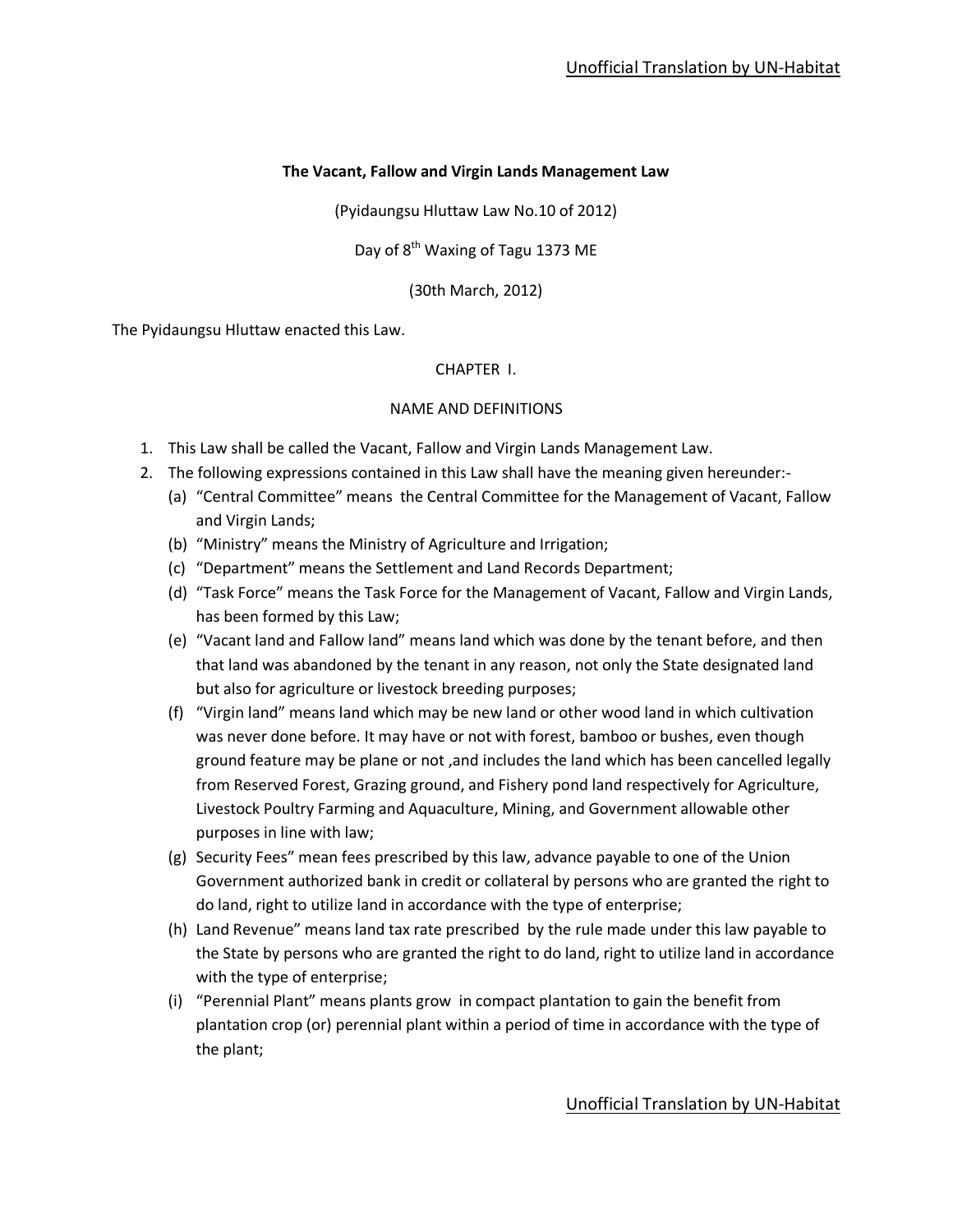- (j) Orchard" means plants grow in either compact plantation or mixed cropping whether it's no need for replanting as per harvest frequently until the plant is dead;
- (k) "Seasonal Crops" means crops grow within the growing season period, after harvest and getting income, It must be newly tillage operation and sown for further production;
- (l) "Mines Exploitation Enterprise" means as same as define in Section2, Sub-section (j) of the Myanmar Mine Law;
- (m) "Permission Order" means the order of permission has been granted by Central Committee in respect of application for granting right to do land, right to utilize land on Vacant, Fallow and Virgin Lands;

## CHAPTER II

#### FORMATION OF VACANT, FALLOW AND VIRGIN LANDS MANAGEMENT CENTRAL COMMITTEE

- 3. The President may form:-
	- (a) the Central Committee for the Management of Vacant, Fallow and Virgin Lands, with the Union Minister for Agriculture and Irrigation appointed as a Chairman, Director-General of the Settlement and Land Records as Secretary and suitable persons of the concern government department and organizations , and other suitable persons as members, in order to ensure the management task concerning the use of Vacant, Fallow and Virgin Lands for State Economic Development in relation to commercial agriculture, livestock breeding, mining, and government allowable other purposes in line with law;
	- (b) the Central Committee constituted under the above paragraph (a), can be reconstituted when necessary;

#### CHAPTER III

## RIGHT TO DO LAND, RIGHT TO UTILIZE LAND ON VACANT, FALLOW AND VIRGIN LANDS

- 4. The Central Committee shall permit the right to do, (and) right to utilize land of vacant, fallow and virgin land in the country, for the following purposes:-
	- (a) Agriculture;
	- (b) Livestock Poultry Farming and Aquaculture;
	- (c) Mining;
	- (d) Government allowable other purposes in line with law;
- 5. The following persons and organizations may apply to Central Committee in accordance with the prescribed conditions for carry out the purposes which are stated in Section 4:-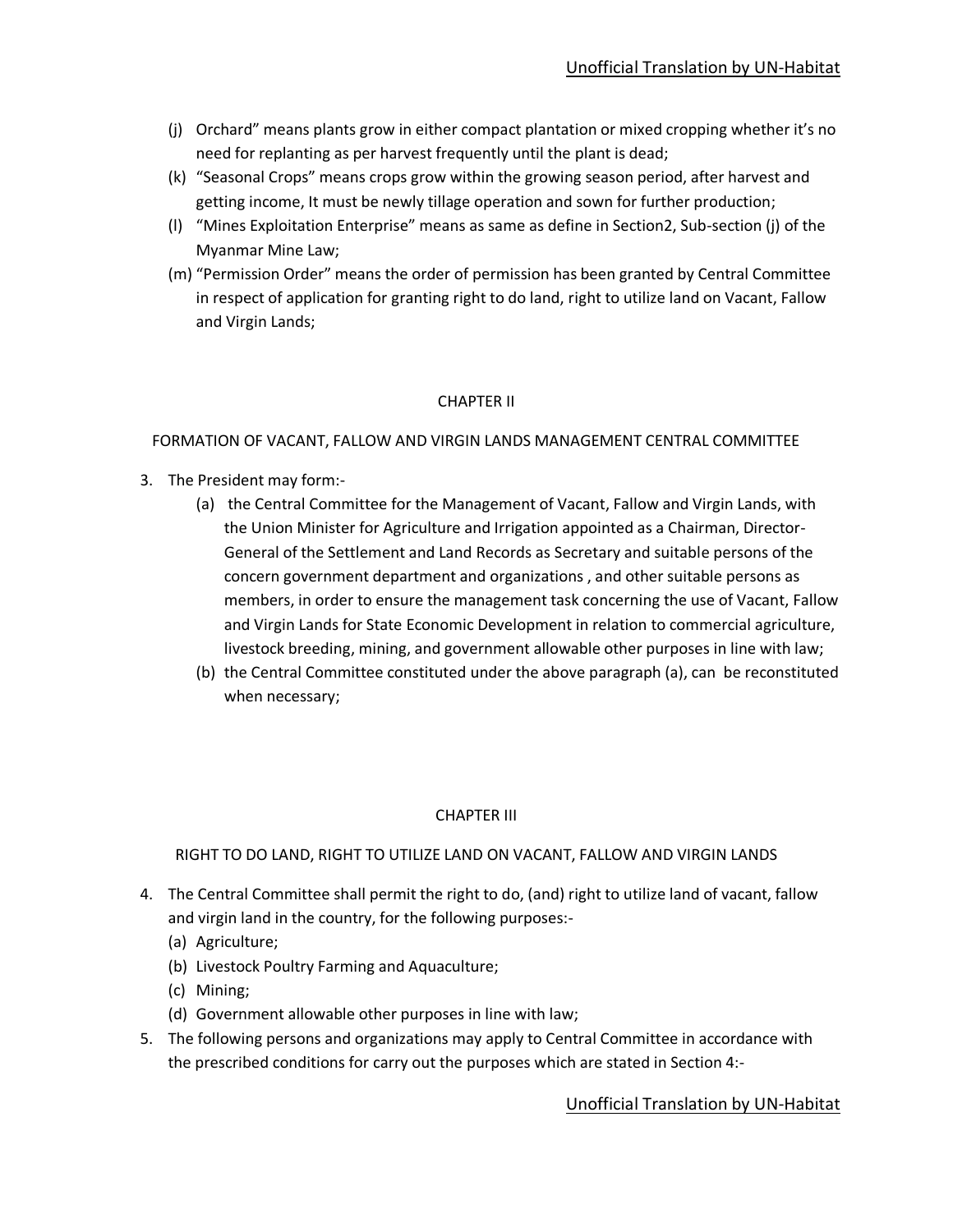- (a) Myanmar citizen investors;
- (b) Department, Government Organization, and Non Government Organizations;
- (c) Exemption persons who are eligible in accordance with Section 4 of the Transfer of Immovable Property Restriction Law, 1987;
- (d) Joint-Venture of Investors who have right to carry out with Department (and) Government' Organization in accordance with Foreign Investment Law;
- (e) Joint-Venture of Investors who have right to carry out with Myanmar Citizen Investors , in accordance with Foreign Investment Law;
- 6. The Central Committee shall take the following necessary action in respect of on application matters which are in accordance with Section 5:-
	- (a) to get the recommendation of the concern Region or State Government;
	- (b) to get the recommendation of the Ministry of Mines for mining, and other concern Ministry for other purposes prescribe in Section4, Sub-section (d);
	- (c) to coordinate with the Ministry of Environmental Conservation and Forestry ,and other concern Ministries for the prevention of damage and destruction to the Forest land which are Reserved Forest, and Protected Public Forest; and for conservation of natural regions, watershed area and natural fisheries;
	- (d) to submit the necessary suggestion relate to explore the National Land Use Policy to the Union Government;
- 7. The Central Committee shall permit the grant on application for granting right to do, right to utilize land of Vacant, Fallow and Virgin Lands with the agreement of Myanmar Investment Commission for foreign investment.
- 8. The Central Committee shall make permission or rejection of the systematic application in order to ensure the management task concerning the use of Vacant, Fallow and Virgin Lands.
- 9. In accordance with the Section 8,the Central Committee Shall issue the permission order, granting the right to do, right to utilize land of vacant, fallow and virgin lands, after security fees has been paid.

## CHAPTER IV

# CONDITIONS IN ACCORDANCE WITH RIGHT TO DO, RIGHT TO UTILIZE LAND OF VACANT, FALLOW AND VIRGIN LANDS

- 10. The Central committee shall permit the following land area of Vacant, Fallow and Virgin Lands in relation to commercial agriculture, and livestock breeding purposes:-
	- (a) Agriculture
		- (1) In the case of Perennial Plant, not more than 5000 acres at a time and whenever cultivation is completed on 75 percent of the permitted acres, an additional not more than 5000 acres at a time up to a total of 50000 acres shall be permitted frequently.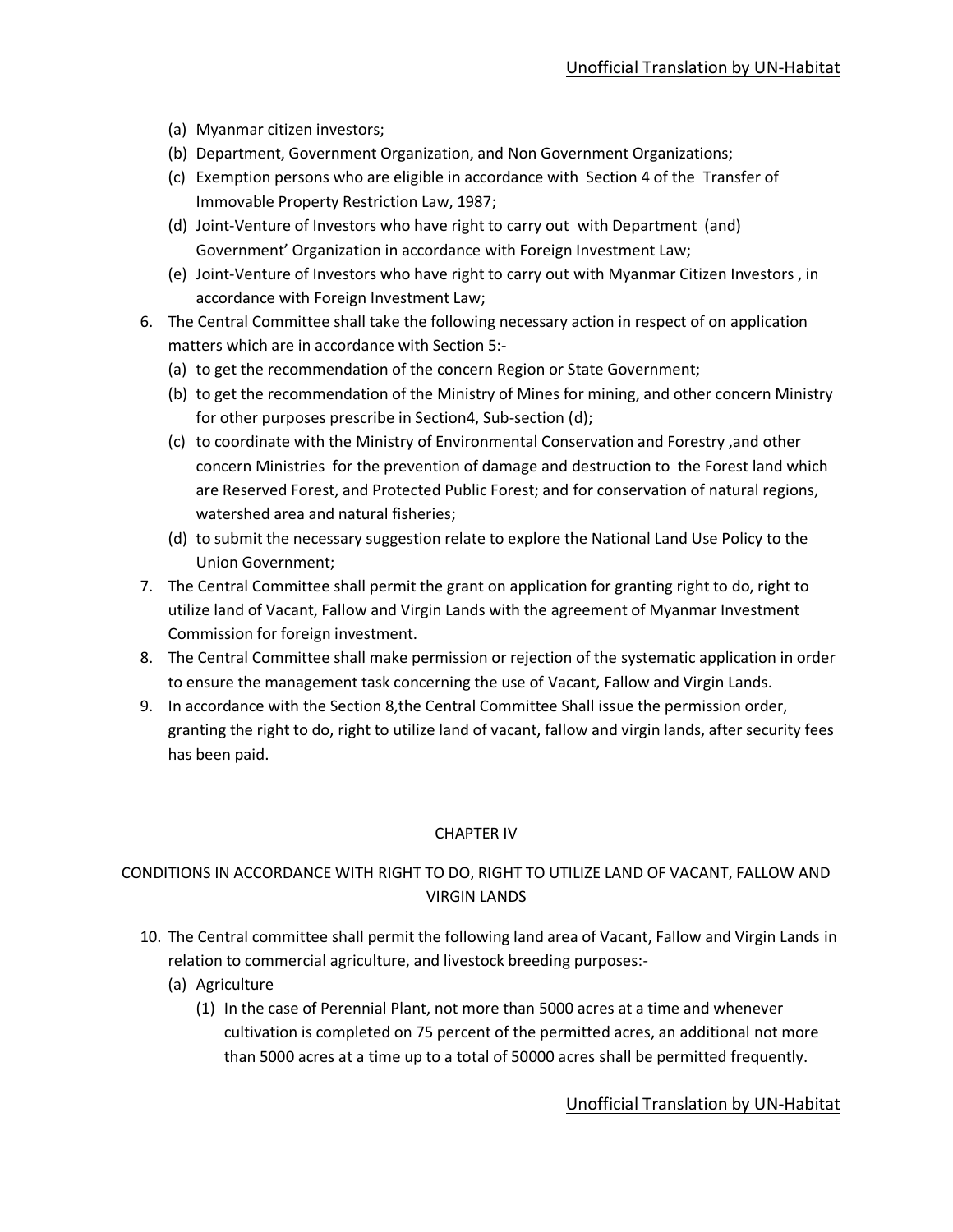Actual cultivable acre more than 5000 acres at a time shall be permitted for the state interest with the agreement of the Cabinet of the Union Government;

- (2) In the case of Orchard, not exceed 3000 acres;
- (3) In the case of Industrial Crop, not more than 5000 acres at a time and whenever cultivation is completed on 75 percent of the permitted acres, an additional not more than 5000 acres at a time up to a total of 50000 acres shall be permitted frequently. More than 5000 acres at a time shall be permitted for the state interest with the agreement of the Cabinet of the Union Government;
- (4) In the case of rural farmer and a family who want to run manageable farm shall be allowed to use not exceed 50 acres by the permission of one of the respective local organization may be managed;
- (b) Livestock, Poultry Farming and Aquaculture
	- (1) In case of Aquaculture, not exceed 1000 acres;
	- (2) In case of Livestock breeding and Poultry Farming
		- (aa) Livestock breeding for buffalo, cattle, horse, not exceed 2000 acres;
		- (bb) Livestock breeding for sheep, goat, not exceed 500 acres;
		- (cc ) Poultry farming, pig, not exceed 300 acres;
	- (3) Animal husbandry not include in sub-section (1)and (2), suitable acres;
- (c) Mining purpose shall be permitted with the agreement and coordination with the Union Government of the Ministry of Mine;
- (d) Government allowable other purposes in line with law shall be permitted with the agreement and coordination with the Union Government of the relevant Ministry;
- 11. The Central Committee shall permit the following duration for right to use of Vacant, Fallow and Virgin Lands in relation to commercial agriculture, and livestock breeding purposes:-
	- (a) Agriculture
		- (1) For perennial plants and orchard, the duration for right to use land is not exceed 30 years from the year of grant;
		- (2) For seasonal crops, the duration for right to use land shall continue so long as there is no breach of condition;
	- (b) For Livestock, Poultry Farming and Aquaculture, the duration for right to use land is not exceed 30 years from the year of grant;
	- (c) After expire the duration of right to use land in accordance with the above sub-section(a)(1) and sub-section(b), shall continue permission the duration base on type of work ,an additional years frequently up to a total of not exceed 30 years;
	- (d) For Mining purpose the duration of right to use land shall be permitted with the agreement and coordination with the Union Government of the Ministry of Mine;
	- (e) For Government allowable other purposes in line with law the duration of right to use land shall be permitted with the agreement and coordination with the Union Government of the relevant Ministry;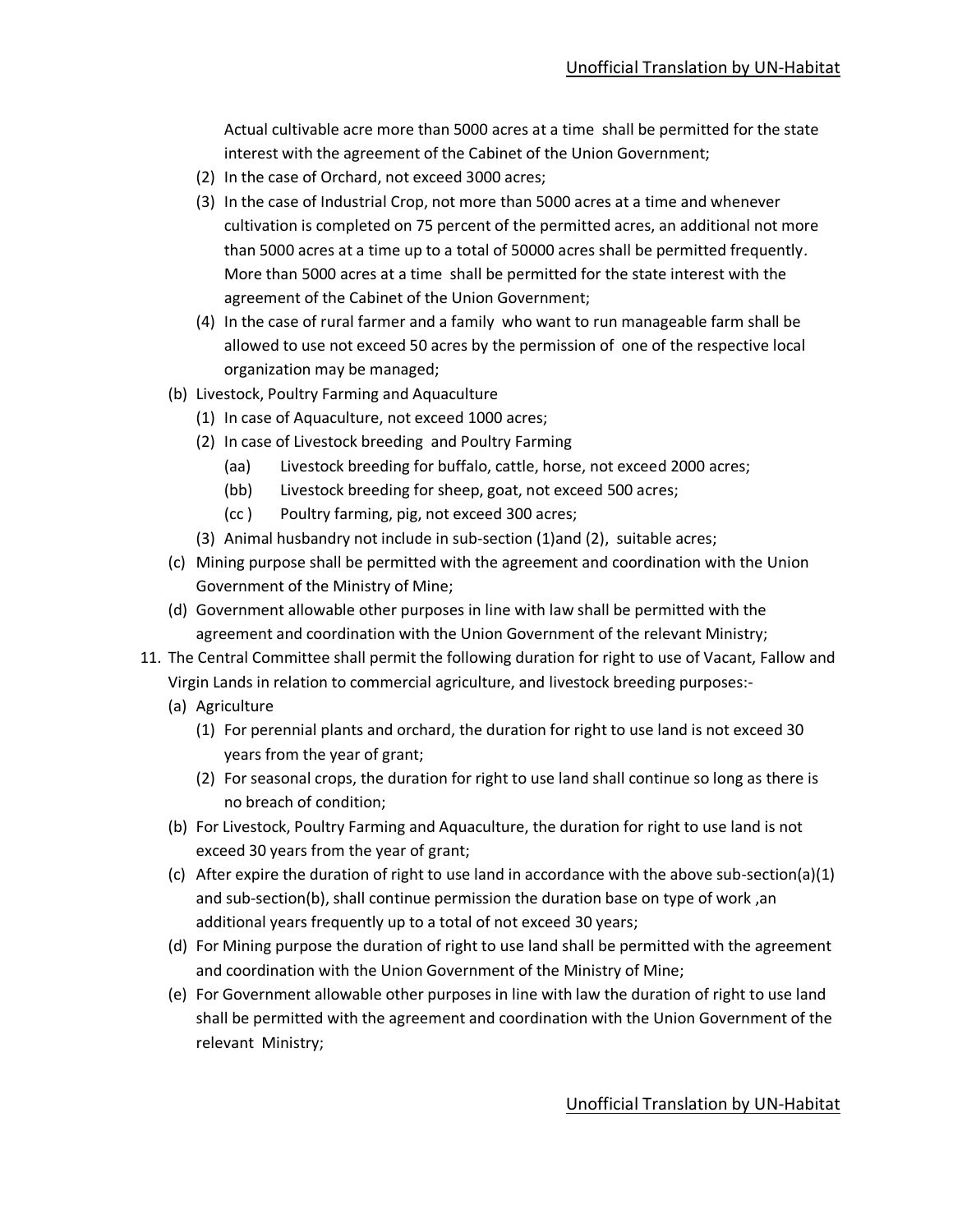12. The Central Committee shall permit the right to use land in a case where application is made by Investors who have been permitted in accordance with Foreign Investment Law, or by Organizations consisting of Investors who have been permitted in accordance with Foreign Investment Law in areas in which land development operation are unable to be carried out by the citizens.

## CHAPTER V

## SECURITY FEES AND LAND REVENUE

- 13. The Central Committee may fix the security fees rate to the payable person who will get the permission right to use the vacant, fallow and virgin lands, depending upon the type of enterprise.
- 14. The Central Committee may fix the land revenue rate to be assessed and suitable period of taxexemption for granting right to use the vacant, fallow and virgin lands, depending upon the type of enterprise and crop.
- 15. The Department shall be made in the following manner:-
	- (a) Assessment and collection of land revenue shall be made start from the expire date of taxexemption period to the person who got the permission for granting right to use the vacant, fallow and virgin land depending upon the type of enterprise and crop;
	- (b) Supervision shall be made on payment of land revenue of person who got the permission for granting right to use the vacant, fallow and virgin lands;

## CHAPTER VI

# CONDITIONS SHALL BE COMPLIED BY PERSON WHO IS GRANTED THE RIGHT TO USE THE VACANT, FALLOW AND VIRGIN LANDS

- 16. Person who is granted the right to use the vacant, fallow and virgin lands shall be complied the following conditions:-
	- (a) The land granted shall be used for the purpose granted and in relation to economic enterprise;
	- (b) The enterprise shall carry out to be completed within four years from the date of grant according to the purpose granted. The prescribed period may be revised by the Central Committee for losing time due to natural disaster and unstable security conditions;
	- (c) Land granted shall not be mortgaged, giving, sold, leasing or otherwise transferred or divided without the permission of the Cabinet of the Union Government;
	- (d) Land revenue shall be paid fully for the land granted;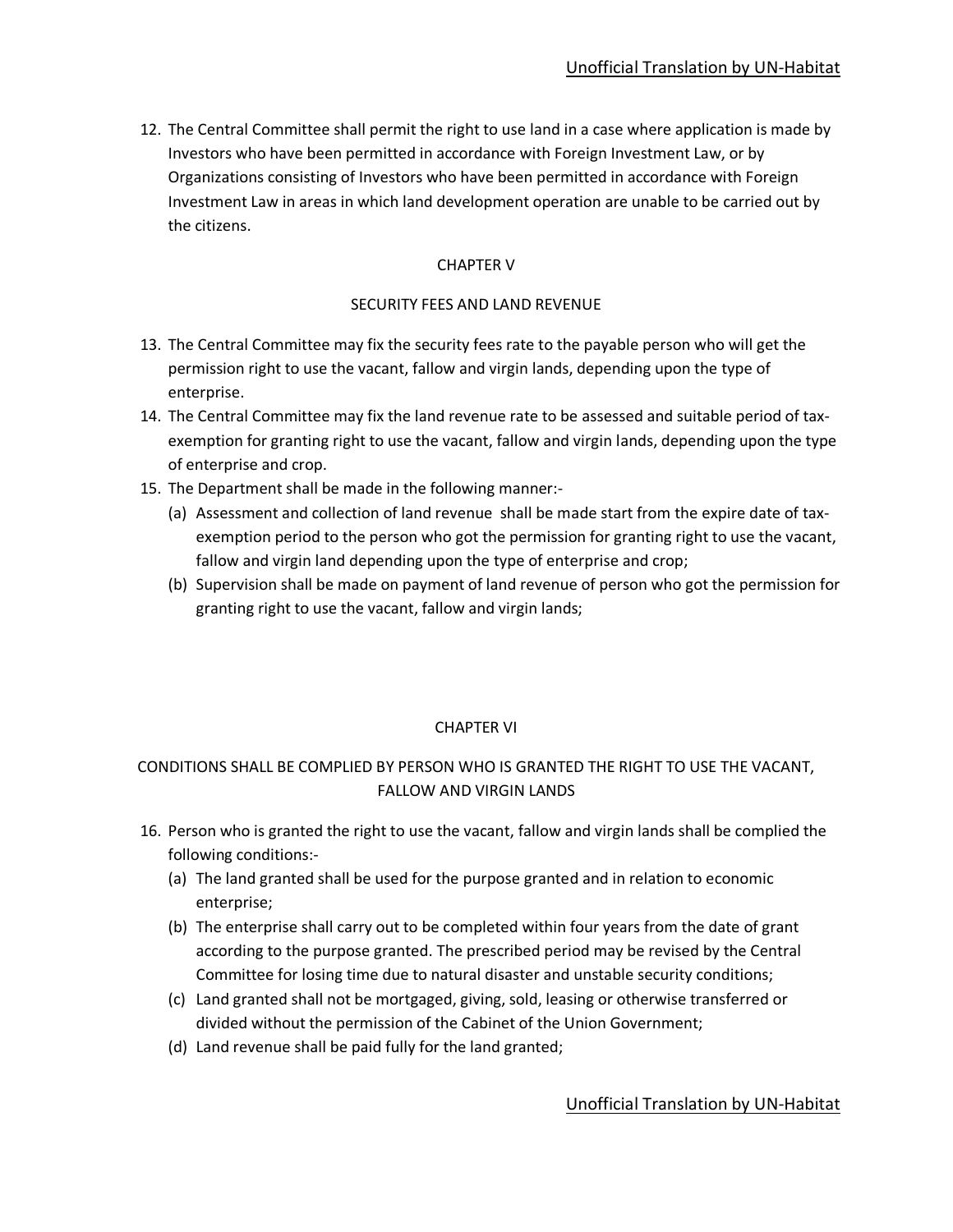- (e) With respect to land granted the conditions prescribed by the Central Committee, shall be complied;
- (f) Expect the purpose granted enterprise, exploring other natural resources below and above ground is prohibited;
- (g) If natural resources are found in the authorized land and the Government being desirous of extracting the same on a commercial basis resumes the area required therefrom, it shall be surrendered as directed by the Union Government;

#### CHAPTER VII

#### **SUPERVISION**

- 17. The Central Committee shall constitute and prescribed duties of the Task Force and Special Group in respective Region or State, for scrutinizing and co-ordinations with respect to submitted cases of right to use the vacant, fallow and virgin lands.
- 18. The Central Committee may form occasionally and appoint the Special Board with relevant Departments, to inspect whether the person who is granted right to use vacant, fallow and virgin land shall comply with or not the prescribed conditions to carry out the purpose granted.
- 19. The Central Committee shall resume the area required in the authorized land, if one of the following situation arises:-
	- (a) If ancient culture heritage are found in the authorized land;
	- (b) If infrastructure project or Special project are desired to be constructed on the authorized land, in the interest of the State;
	- (c) Except the permitted minerals , if other natural resources are found in the authorized land which are permitted for production of mining;
	- (d) If natural resources are found in the authorized land which are permitted for the purposes described in Section4, Sub-section (a),(b), and (d);
- 20. For resuming the area required in the authorized land in accordance with the Section19, the Central Committee will have to be undertaken in coordination with the department, organization concerned for getting the compensation within the prescribed period, calculated by current value to cover the actual investment cost of the legitimate owner, with the agreement of the Cabinet of the Union Government.
- 21. If the Central Committee found that the person who is granted right to use vacant, fallow and virgin lands, breach any condition of this law; the security fees deposited shall be forfeited to the State and, shall be revoked the right of land use.
- 22. The person and organizations who have granted the authorized land before this law is enacted, by the permission of the Central Committee for the Management of Vacant, Fallow and Virgin Lands shall be complied the following conditions:-
	- (a) Submit the complete record file to the Central Committee, attach with granted area, order issue date and serial number, the statement of actual cultivated area and remaining uncultivate area with photo and document evidence;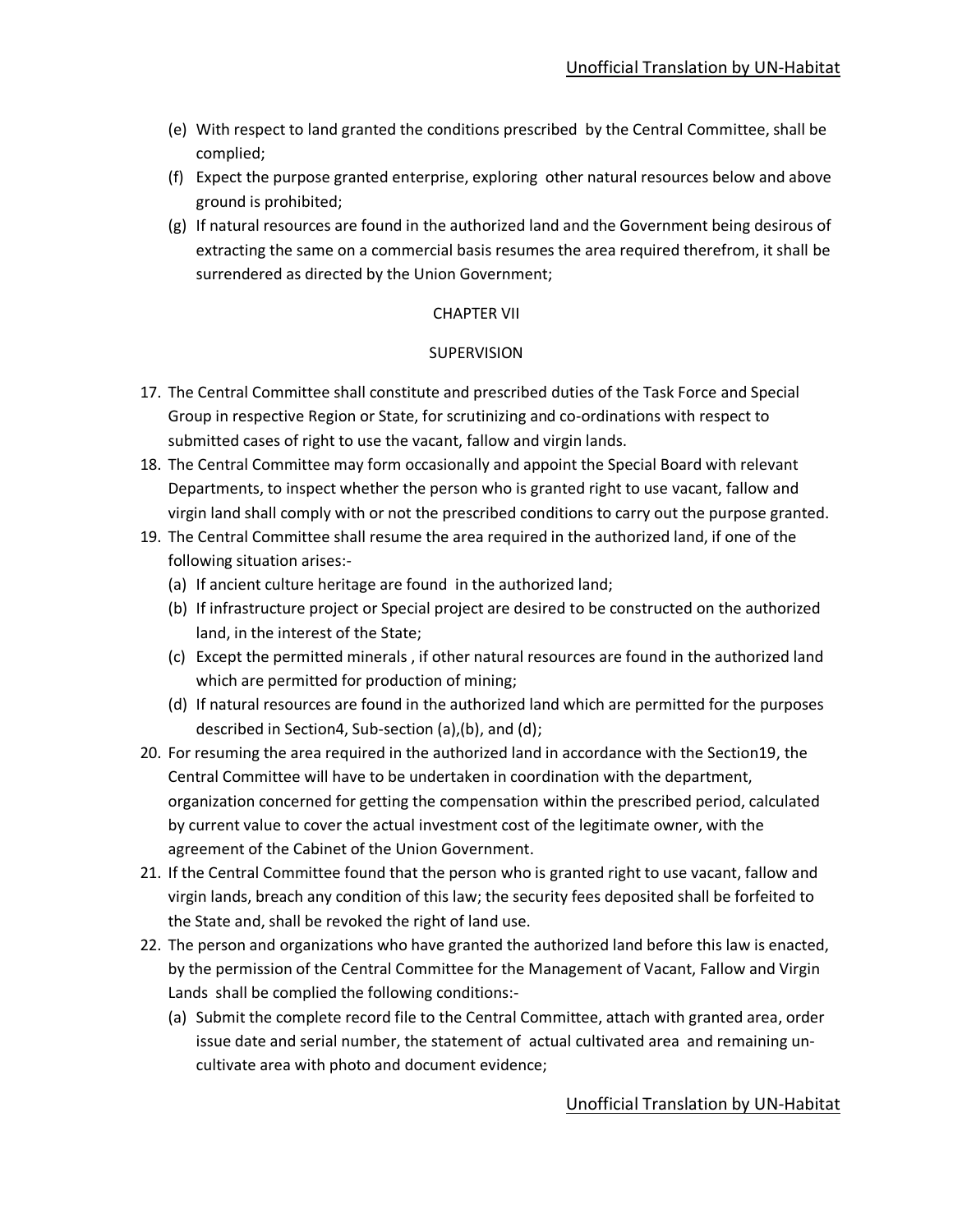- (b) Comply this law with respect to cultivated area of vacant, fallow and virgin lands;
- (c) It deem as the authorized lands which never reclaimed beyond the prescribed duration, have been revoked by the State;
- (d) If the Central Committee found that those persons who are granted such rights fail to adhere or violate the prescribed conditions or fail to fulfill their commitments during the prescribed time, the security fees deposited shall be forfeited to the State and, shall be revoked the right of land use;

#### CHAPTER VIII

GIVING HELP TO PERSONS WHO ARE GRANTED RIGHT TO USE OF VACANT, FALLOW AND VIRGIN LANDS

- 23. The Central Committee shall make the following matter:-
	- (a) If the persons who are granted right to use vacant, fallow and virgin lands, contact and request for technical, good quality seeds and other assistance for carry out agriculture or Livestock breeding purposes, then the Central Committee shall take necessary action to help them;
	- (b) If the persons who are granted right to use vacant, fallow and virgin lands, request for getting loan of investment capital or the assistance of materials and services, then the Central Committee shall make necessary recommendation to the concern department and organization;
	- (c) If the persons who are granted right to use vacant, fallow and virgin lands, faced with huge amount of damage and loss by natural disaster like as cyclone, request for getting special loan to the State, then the Central Committee shall make necessary recommendation to the relevant Ministry;
- 24. The Central Committee shall refund the security fees to the persons who are granted right to use vacant, fallow and virgin lands, when the enterprise completed within the prescribed time and conditions.
- 25. The Central Committee shall make the following matter :-
	- (a) When the person who is granted right to use of vacant, fallow and virgin land submit his suffering of dispute, disturbance, encroachment and destroying the benefits with the local farmers, in carrying out the work, the Central Committee shall make co-ordination with relevant department and organization at first, and if unable to coordinate it shall make in accordance with Law;
	- (b) The Central Committee shall make co-ordination depend on their desire of the local farmers, not to be lost. whether the existing farmland are included in the authorized area of which are not permitted officially, and ever since before growing by the local farmers;
	- (c) The Central Committee shall make in accordance with Law with the agreement of the both sides, if there is an authorized farmers in the authorized area before;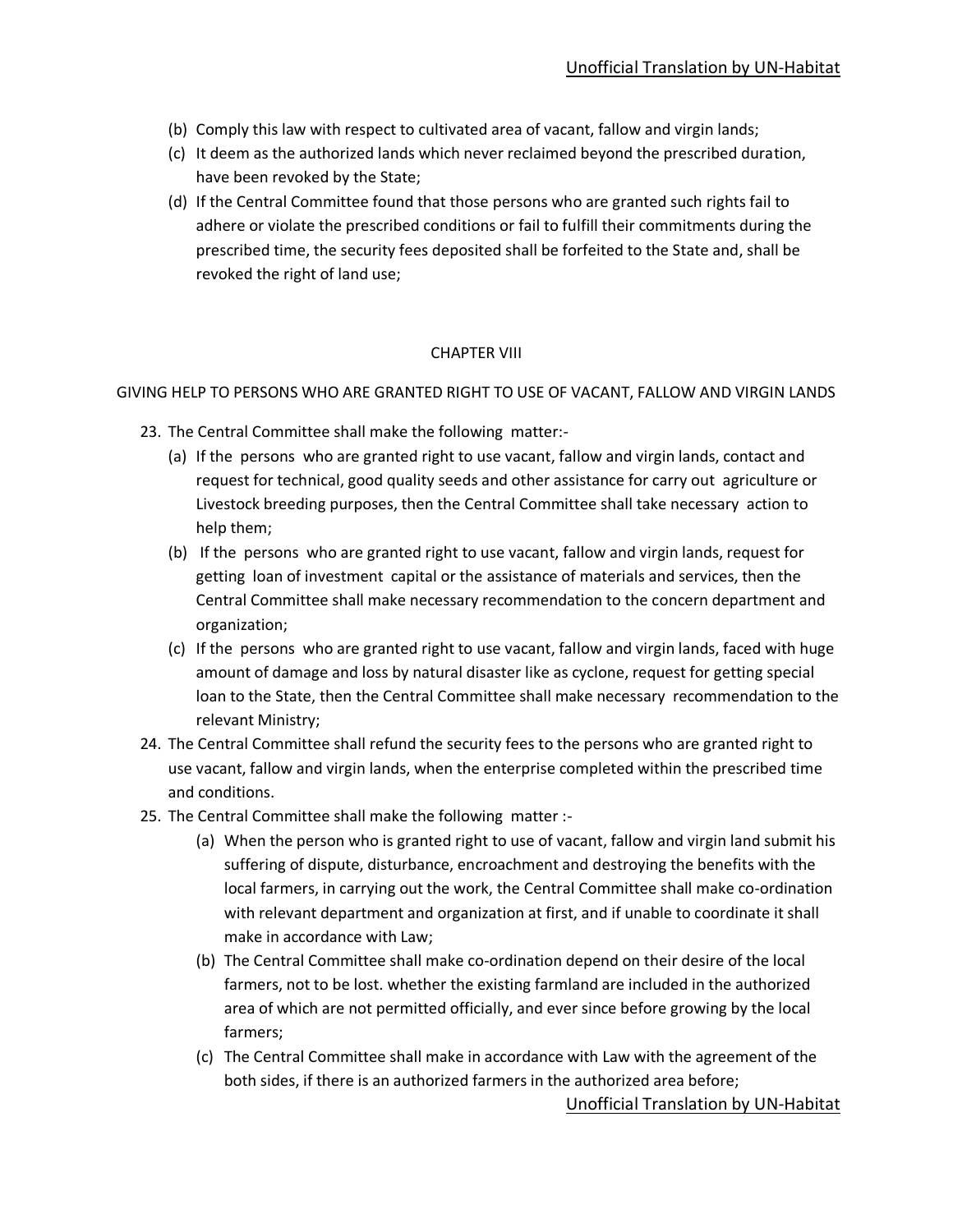#### CHAPTER IX

#### OFFENCE AND PENALTIES

- 26. Anyone whomsoever that destroy the benefit with respect to immovable property on the authorized land , shall be sentenced with imprisonment for a term which may not exceeding three years or with fine which may not exceed one million kyats or with both.
- 27. Anyone whomsoever that encroach on the authorized land without the permission of the legitimate owner or his representative, shall be sentenced with imprisonment for a term which may not exceeding two years or with fine which may not exceed five hundred thousand kyats or with both.
- 28. Anyone whomsoever that obstructs the legitimate owner or the person who is working with the agreement of the legitimate owner in the course of their duties on the authorized land, shall be sentenced with imprisonment for a term which may not exceeding one year or with fine which may not exceed three hundred thousand kyats or with both.
- 29. Anyone whomsoever that fail to comply with an eviction-order on revoking the authorized land , shall be sentenced with imprisonment for a term which may not exceeding one year or with fine which may not exceed three hundred thousand kyats or with both.

#### CHAPTER X

#### GENERAL PROVISIONS

- 30. Offences in Chapter IX are cognizable offences.
- 31. The Central Committee have right to call for submitting the situation reports and work completion reports from those persons who are granted the right to use vacant, fallow and virgin lands, to be in line with prescribe conditions.
- 32. The Central Committee shall submit Half-Yearly Report to the Cabinet of the Union Government on matters concerning the Management of Vacant, Fallow and Virgin Lands. If policy matter happens, submitted systematically to the President for guidance.
- 33. The Central Committee is formed by this Law, shall handle and carry out the duties and rights of the Central Committee for the management of culturable land, fallow land and waste land which have been formed before this Law is enacted.
- 34. To undertake the provisions of this law:-